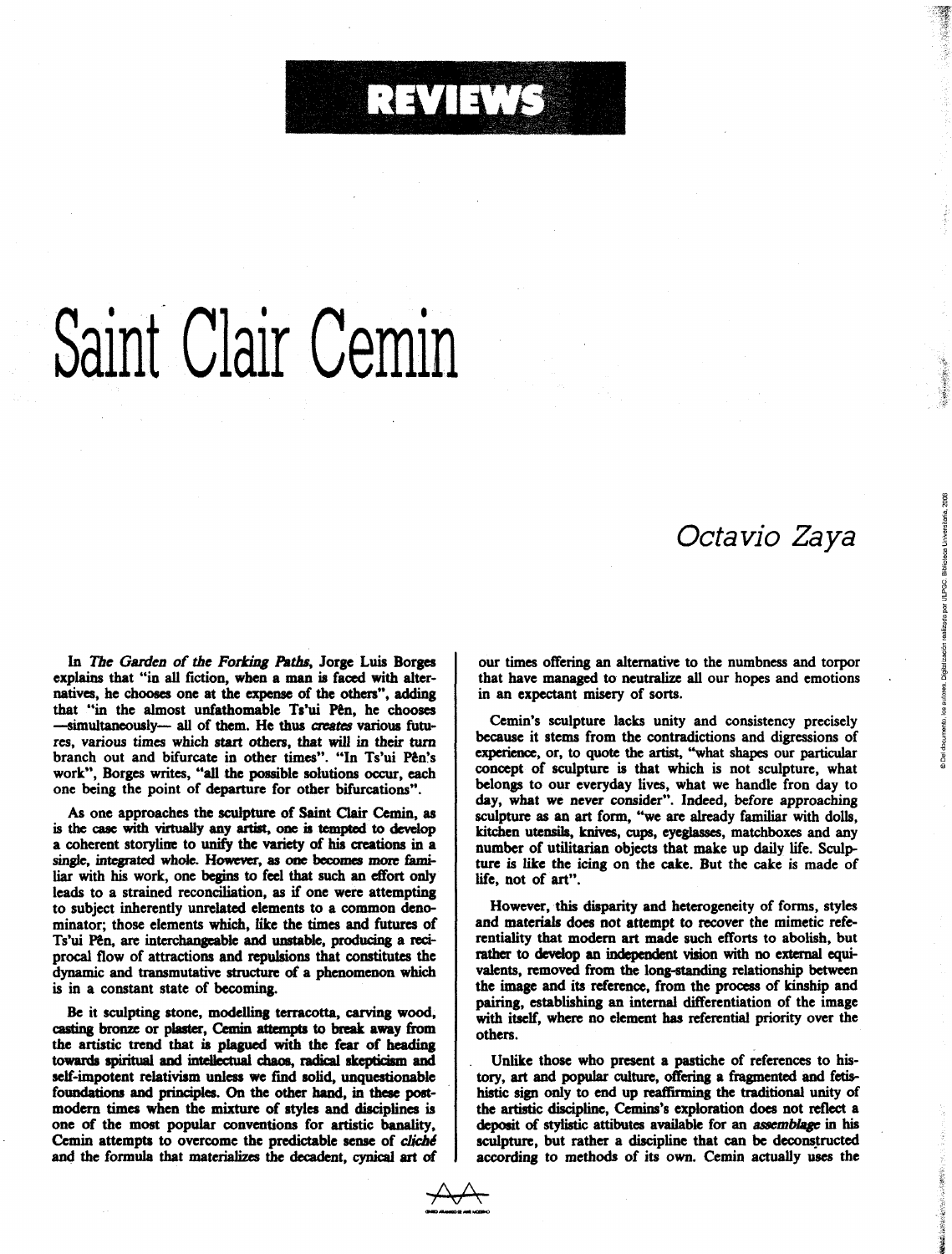

*SAINT CLAIR CEMIN. 1991. Man with íish. Brome. 68,5x17,7x33* cm. *Cort. Galería Soledad Lorenzo. Madrid.* 

means and media of sculptural representation to create his own structure, which is both object and representation; unlike those who use *clichés* drawn from art history or popular culture as mere instruments or instrumental devices devoid of their context and their historical sense, Cemin pits them against themselves, pointing out that even those who claimed to establish new foundations and realms in art are equally marked by the prejudices they inherited from the very past they strive to cross out.

In this sense, the mixture and the crossing paths that replace the sense of unity, closure and authority which used to be an artistic requisite also acknowledge their own intellectual contingency, because their discourse paradoxically addresses yet inevitably contains the very preconceived notions that it attempts to defy, which does not imply a sort of antifoundational desperation nor intellectual confusion, but rather the need to question everything, even identity itself.

**Thus,** the sculpture of Saint Clair Cemin does not try to preserve or convey a canon ñor a tradition. If anything, it engages in a problematic, inquisitive relationship with art and history alike. Or, as Umberto Eco notes: "The postmodern reply to the modern consists of recognizing that the past, since it cannot really be destroyed because its destruction leads to silence (the discovery of modernity), must be revisited; but with irony, not innocently".

This irony, as Donald Kuspit explained on several occasions in reference to Cemin's sculpture, "is the only alternative to kitsch" and to "manufactured culture". This satyrical version of the concept of a central style and aesthetic purity in Cemin's sculpture could in fact be understood as his defense against the postmodern trivialization of avant-garde art and its hollow opportunism. On the one hand, using languages and realms that are removed from art —such as furniture, utilitarian and decorative objects, or architecture— Cemin breaks the hierarchy established between art and popular culture, yet without that cannibalistic, consuming distortion that reiterates cultural myths, but rather confronting us with a critical analysis and research of banality and the deficiencies of those values, revealing the privileges of art.

On the other hand, with the use of appearances and a full awareness of the difficulty in distinguishing between different kinds of materials in a culture fraudulent nature of languages, including that of established art.